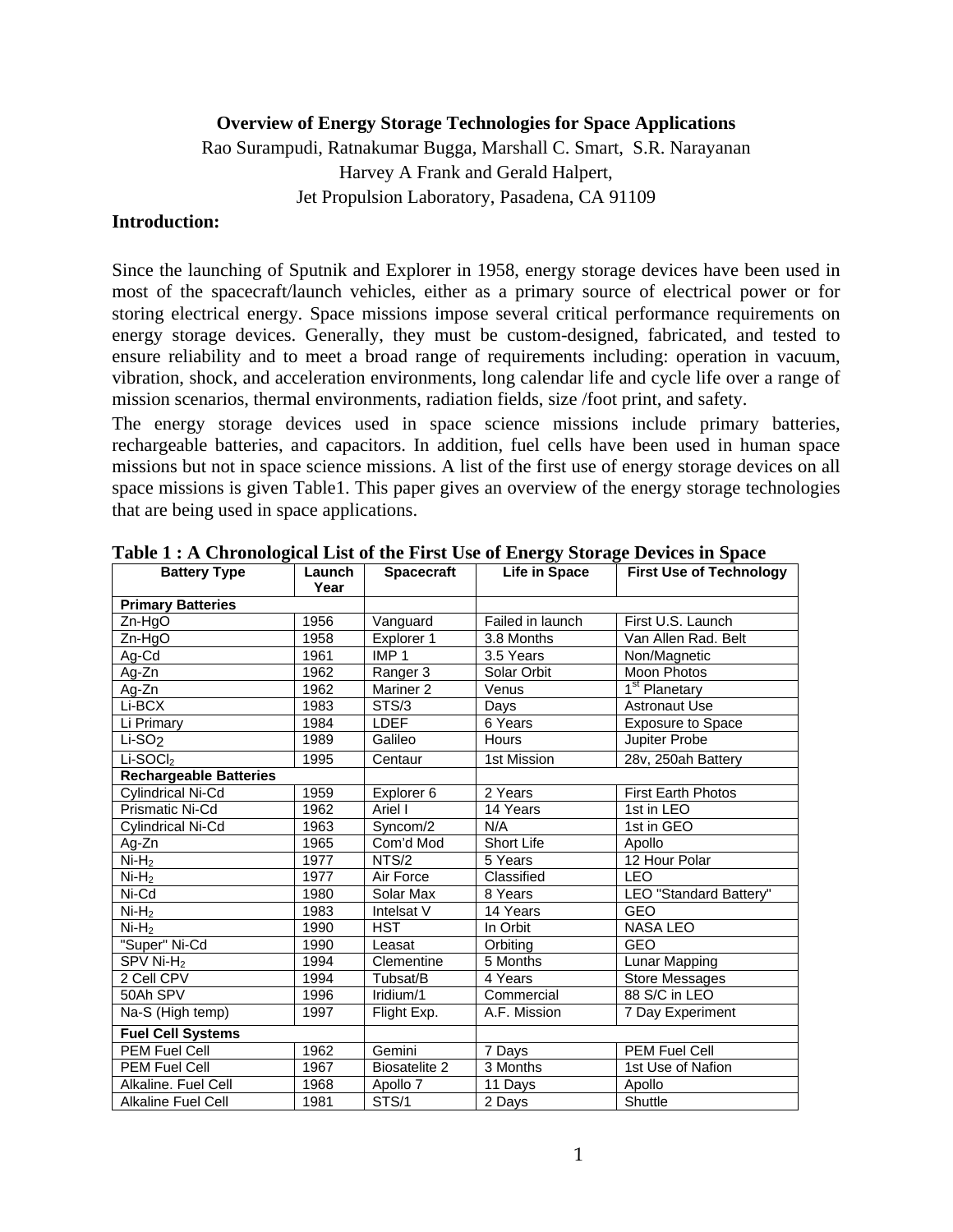#### **Primary Batteries**

Primary batteries are electrochemical devices that convert chemical energy into electrical energy. Primary batteries are intended for single-use or "one shot" applications. Primary batteries have been used in sounding rockets, launch vehicles, planetary probes (Galileo, Cassini, Deep Impact) sample return capsules (Stardust, Genesis), Mars Landers (MER), and Mars Rovers (Sojourner). They are used in spacecraft to:

- Supply power during launch and post launch operations prior to deployment of solar panels.
- Supply power for very short one-time needs, such as firing a pyro or firing a rocket motor for mid-course correction.
- Supply power for short encounters in which no rechargeable battery is employed or no energy source is available for recharging a rechargeable battery.
- Supply very low power for extended periods (years) for clocks and computer memory.

Primary batteries that are presently being used in various space missions are: a) Zn-AgO, b) Li- $SO_2$ , c) Li-SOCl<sub>2</sub>, and d) Li-CFx. Important characteristics of state-of-practice (SOP) primary batteries used in space science and other missions are provided in Table 2.

| Type       | Cell Parameters and Battery<br>Parameters by Mission<br>Application | Nominal<br>Voltage | Specific<br>Energy,<br>Wh/kg | Energy<br>Density,<br>Wh/I | Specific<br>Power.<br>W/kg | Operating<br>Temp. Range,<br>°C | Capacity<br>Loss % Per<br>Year | <b>Mission Life</b><br>(yrs) |
|------------|---------------------------------------------------------------------|--------------------|------------------------------|----------------------------|----------------------------|---------------------------------|--------------------------------|------------------------------|
| Ag-Zn      | Cell                                                                | 1.61               | 200                          | 550                        | 1100                       | 0 to $+55$                      | 60                             | $\mathbf{1}$                 |
|            | Typical Launch Vehicle                                              | 28                 | 119                          | 280                        | 120                        | $5 to +40$                      | 60                             | $\mathbf{1}$                 |
|            |                                                                     |                    |                              |                            |                            |                                 |                                |                              |
| $Li-SO2$   | Cell                                                                | 2.9                | 238                          | 375                        | 680                        | $-40$ to $+70$                  | $<$ 1                          |                              |
|            | Galileo Probe Battery                                               | 38                 | 91                           | 145                        | 260                        | $-15$ to $+60$                  | $<$ 1                          | 9                            |
|            | Genesis Battery                                                     | 24                 | 142                          | 125                        | 400                        | $-20$ to $+30$                  | < 1                            | 6                            |
|            | <b>MER</b>                                                          | 30                 | 136                          | 390                        | 390                        | 0 to $+60$                      | $<$ 1                          | 4                            |
|            | Stardust                                                            | 20                 | 192                          | 182                        | 519                        | $-26$ to $+50$                  | $<$ 1                          | 10                           |
|            |                                                                     |                    |                              |                            |                            |                                 |                                |                              |
| $Li-SOCl2$ | Cell                                                                | 3.2                | 390                          | 875                        | 140                        | $-30$ to $-60$                  | 2.5                            |                              |
|            | Sojourner                                                           | 9                  | 245                          | 515                        | 100                        | $-20$ to $30$                   | 2.5                            | 4                            |
|            | Deep Impact                                                         | 33                 | 221                          | 380                        | 105                        | $-20$ to $+30$                  | 2.5                            | 4                            |
|            | $DS-2$                                                              | 14                 | 128                          | 340                        | 65                         | $-80$ to $+30$                  | 2.5                            | 4                            |
|            | Centaur Launch batteries                                            | 30                 | 200                          | 515                        | 85                         | $-20$ to $+30$                  | 2.5                            | 6                            |
|            |                                                                     |                    |                              |                            |                            |                                 |                                |                              |
| Li-BCX     | Cell                                                                | 3.4                | 414                          | 930                        | 150                        | $-40$ to $+70$                  | $2$                            |                              |
|            | <b>Astronaut Equipment</b>                                          | 6                  | 185                          | 210                        | 115                        | $-40$ to $+72$                  | $<$ 2                          | 3                            |
|            |                                                                     |                    |                              |                            |                            |                                 |                                |                              |
| $Li-CFx$   | Cell                                                                | 2.6                | 614                          | 1050                       | 15                         | $-20$ to $60$                   | $<$ 1                          |                              |
|            | Range Safety battery                                                | 39                 | 167                          | 150                        | 15                         | $-20$ to $60$                   | $<$ 1                          |                              |

### **Table 2: State of Practice of Primary Batteries**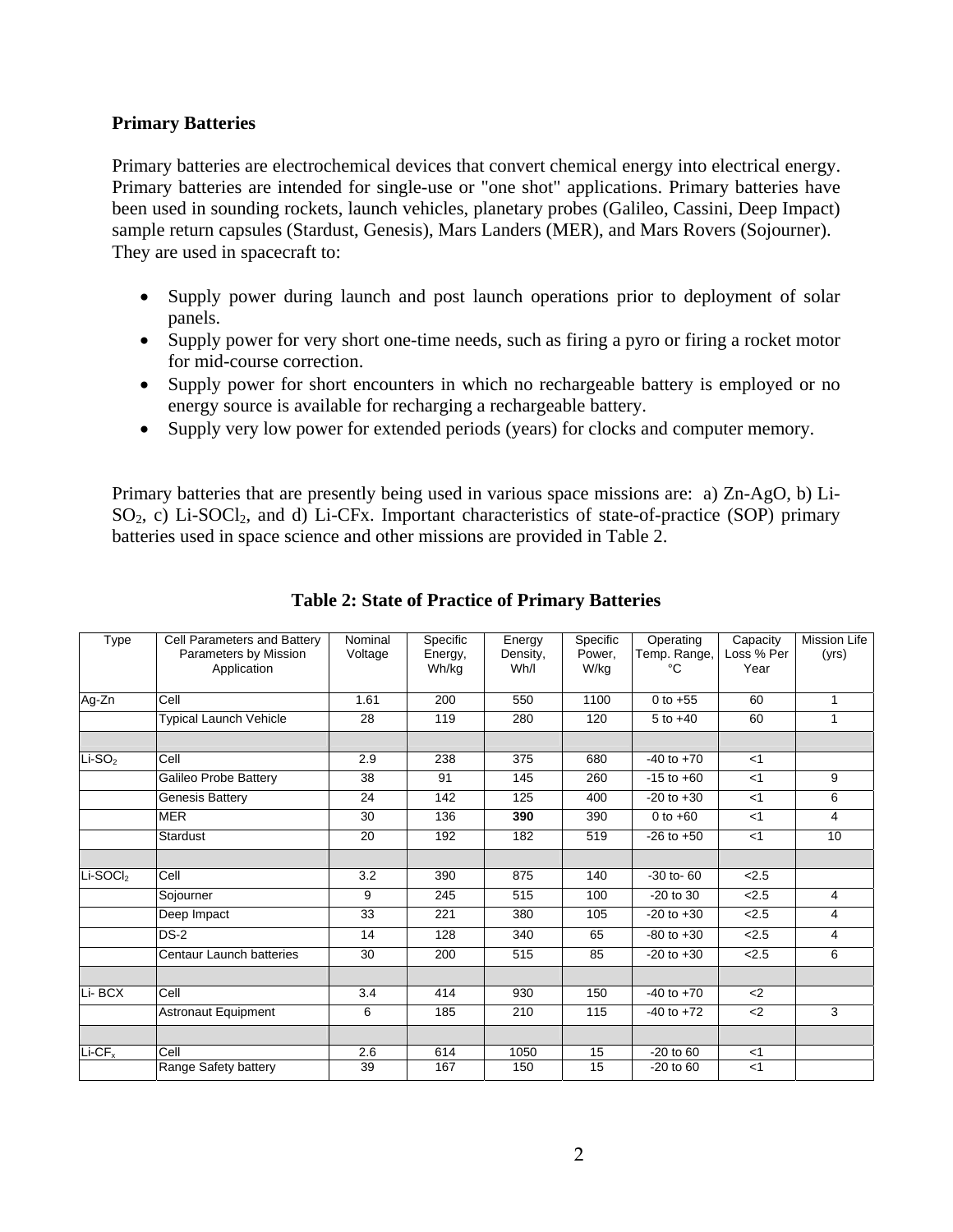Primary batteries used in early spacecraft were largely of the aqueous alkaline type (e.g., Ag-Zn). They exhibit high specific power, relatively low voltage, limited life, moderate specific energy and energy density, and are limited in operating temperature range. In the past two decades these aqueous alkaline batteries have been largely replaced by more energetic lithium-based systems, e.g., Li-SO<sub>2</sub> and Li-SOCl<sub>2</sub>, which yield much higher voltages, specific energy, and energy density. In addition, the lithium systems exhibit much longer storage life capabilities than the aqueous systems. The limitations of SOP lithium systems are lower specific power than aqueous batteries, and voltage delay anomalies. Operational temperature range is much greater for the lithium than for aqueous batteries but is still inadequate to meet future mission needs. Another limitation of lithium systems is that the batteries can exhibit unsafe behavior when abused.

### **Rechargeable Batteries**

Rechargeable batteries are electrochemical devices that convert chemical energy into electrical energy during discharge, and electrical energy into chemical energy during charge. Rechargeable batteries are also referred to as secondary batteries and can be charged and discharged (cycled) numerous times, depending on the operating conditions. Rechargeable batteries are mostly used in solar powered orbital missions for load leveling and for providing electrical power during eclipse periods. They have been used in orbital missions (TOPEX, Mars Global Surveyor, Mars Reconnaissance Observer), as well as Mars landers (Mars Pathfinder) and Mars rovers (Spirit and Opportunity). Rechargeable batteries are used in spacecraft to:

- Supply power to the spacecraft during launch before deployment of the solar panels
- Supply power for very short one-time needs, such as firing a pyro or firing a rocket motor for mid-course correction.
- Supply power during cruise anomalies where stored energy may be needed for events requiring power.
- Supply power to the spacecraft, its equipment, and instrumentation during Sun eclipse periods,
- Provide peak power for operations such as data transmission and communication
- Provide peak power for surface mobility

Rechargeable batteries that are currently used in space missions include: Silver-Zinc (Ag-Zn), Nickel-Cadmium (Ni-Cd), Nickel-Hydrogen (Ni-H2), and Lithium-Ion (Li-Ion) batteries. Important characteristics of SOP rechargeable batteries used in space science and other missions are provided in Table 3.

Silver-Zinc Batteries: Silver-zinc batteries have been used been used in space missions that require limited cycle life. Ag-Zn batteries on the Mars Pathfinder Lander provided ground station power and relayed data from the Sojourner to the ground station and then back to Earth for about three months. The major limitations of this battery are limited shelf life, limited operating temperature range and orientation sensitivity. Ag-Zn batteries are available from Yardney Technical Products, Eagle Picher Industries & BST Systems Inc.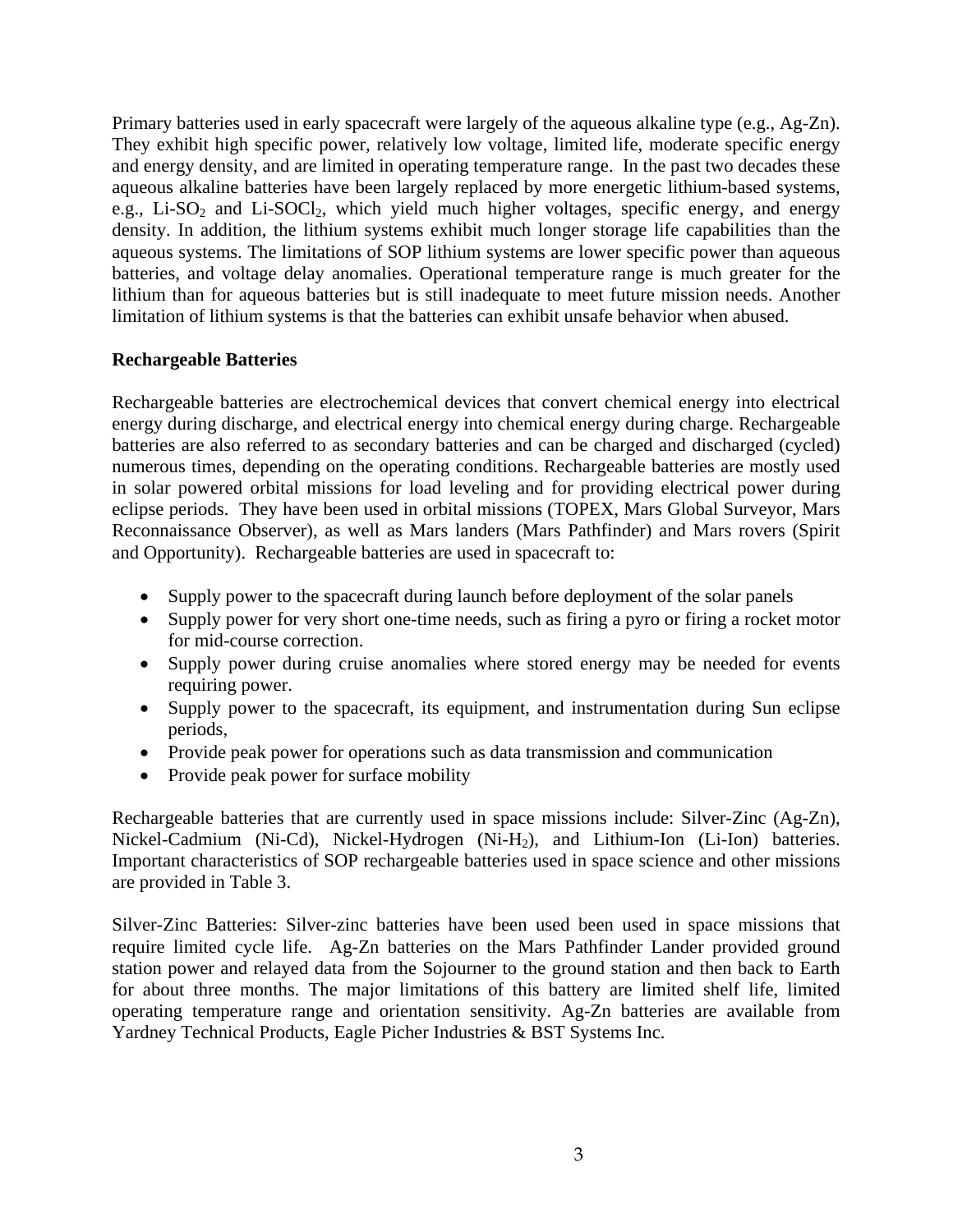| Technology              | Use                   | No of Batteries<br>& Cells | Ah<br>Rated/actual | Operating<br>Voltage | Specific<br>Energy,<br>Wh/kg | Energy          | Operating<br>Density, Wh/I Temp. Range, | Design life,<br>Years | Cycle life to<br>Date | Manufacturer   |
|-------------------------|-----------------------|----------------------------|--------------------|----------------------|------------------------------|-----------------|-----------------------------------------|-----------------------|-----------------------|----------------|
| Ag-Zn                   | Cell                  |                            | 40/58              | 1.5                  | 130                          | 248             | -20 to 25                               |                       |                       | <b>BST</b>     |
|                         | Pathfinder Lander     | 1/18                       | 40/58              | 27                   | 85                           | 190             | $-20$ to 25                             | $\overline{2}$        | 100                   | Yardney        |
|                         |                       |                            |                    |                      |                              |                 |                                         |                       |                       |                |
| Ni-Cd                   | Standard 50 Ah        | $\mathbf{1}$               | 50/62              | 1.25                 | 31                           | 111             | -20 to 25                               | 3                     |                       | Gates          |
|                         | Landsat               | 3/22                       | 50 /60             | 22-36                | $\overline{27}$              | 61              | $-20$ to $26$                           | $\overline{3}$        | 25K                   | <b>MDAC</b>    |
|                         | <b>TOPEX</b>          | 3/22                       | 50/60              | 22-36                | 27                           | 61              | -10 to 30                               | 3 to 5                | 40K                   | <b>MDAC</b>    |
|                         |                       |                            |                    |                      |                              |                 |                                         |                       |                       |                |
| Super Ni-Cd             | 9 Ah Cell             | $\mathbf{1}$               | 9/12               | 1.25                 | $\overline{31}$              | 93              | $-20$ to 30                             |                       |                       | EPI            |
|                         | 50 Ah Cell            |                            | 50/63              | 1.25                 | 32                           | 100             | -20 to 30                               |                       |                       | EPI            |
|                         | <b>Sampex Battery</b> | $1/22$                     | 9/12               | 28                   | $\overline{28}$              | 72              | $-20$ to 30                             | $\sqrt{5}$            | 58K                   | EPI            |
|                         | Image                 | 1/22                       | 21/24              | 28                   | 33                           | 71              | -20 to 30                               | 5                     | 14K                   |                |
|                         |                       |                            |                    |                      |                              |                 |                                         |                       |                       |                |
| $IPV$ Ni-H <sub>2</sub> | <b>IPV Cell</b>       | $\mathbf{1}$               | 98/83              | 1.25                 | 48                           | 71              | $-10$ to 30                             |                       | 10K                   | <b>EPI</b>     |
|                         | <b>Space Station</b>  | 6/76                       | 81/93              | 48                   | 24                           | 8.5             | -10 to 30                               | 6.5                   | 11K                   | Boeing         |
|                         | <b>HST</b>            | 6/22                       | 80/85              | 28                   | 8                            | 4               | $-10$ to 30                             | $\,$ 5 $\,$           | 65K                   | EPI            |
|                         | Landsat 7             | 2/17                       | 50/61.7            | $\overline{24}$      |                              |                 | -10 to 30                               | 5                     | >50K                  | <b>LMAC</b>    |
|                         |                       |                            |                    |                      |                              |                 |                                         |                       |                       |                |
| $CFV$ Ni-H <sub>2</sub> | <b>CPV Cell</b>       | $\overline{2}$             | 16/17.5            | 2.50                 | 43.4                         | $\overline{77}$ | -10 to 30                               | 10                    |                       | <b>EPI</b>     |
|                         | <b>MIDEX MAP</b>      | 1/11                       | 16/17.5            | 28                   | 36                           | $\overline{21}$ | -10 to 30                               | 5                     | 50K                   |                |
|                         | Odyssey               | 2/11                       | 16/17.5            | 28                   | 36                           | 21.1            | $-3$ to $8$                             | 10 to 14              | 1K                    | <b>LMAC</b>    |
|                         | Mars 98               | 1/11                       | 16/17.5            | $\overline{29}$      | $\overline{37}$              | 41              | 5 to 10                                 | 3                     |                       | <b>LMAC</b>    |
|                         | <b>MGS</b>            | 2/16                       | 20/23              | 20                   | 35                           | 25              | 5 to 10                                 | 5 Mars Yr             | 50K                   | <b>LMAC</b>    |
|                         | <b>EOS Terra</b>      | 2/54                       | 50/                | 67                   |                              | 21              | -5 to 10                                | 5                     |                       |                |
|                         | Stardust              | 1/11                       | 16/17.5            | 28                   | $\overline{36}$              | 21              | $-5$ to 11                              | $\overline{7}$        | 1135 days             | <b>LMAC</b>    |
|                         |                       |                            |                    |                      |                              |                 |                                         |                       |                       |                |
| SPV Ni-H <sub>2</sub>   | <b>SAR 10065</b>      | 1/12                       | 50/60              | 28                   | 54.6                         | 59.3            | -10 to 30                               | 10                    |                       | JCI/EPI        |
|                         | Clementine            | 1/22                       | 15/18              | 28                   | 54.8                         | 78              | -10 to 30                               | $\mathbf{1}$          | 200 cycles            | <b>JCI/NRL</b> |
|                         | Iridium               | 1/22                       | 60/70              | 28                   | 53.4                         | 67.7            | -20 to 30                               | $3 - 5$               | 50K                   | <b>JCI/EPI</b> |
|                         |                       |                            |                    |                      |                              |                 |                                         |                       |                       |                |
| Li-Ion                  | Cell                  |                            | 8.6/10             | 4.0                  | 133                          | 321             | -20 to 30                               |                       |                       | Yardney        |
|                         | <b>MER-Rover</b>      | $\overline{2/8}$           | $16 - 20$          | 28                   | 90                           | 250             | -20 to 30                               | 3                     | n/a                   | Yardney        |

**Table 3**. State of the Practice of Rechargeable Cells and Batteries and Mission Performance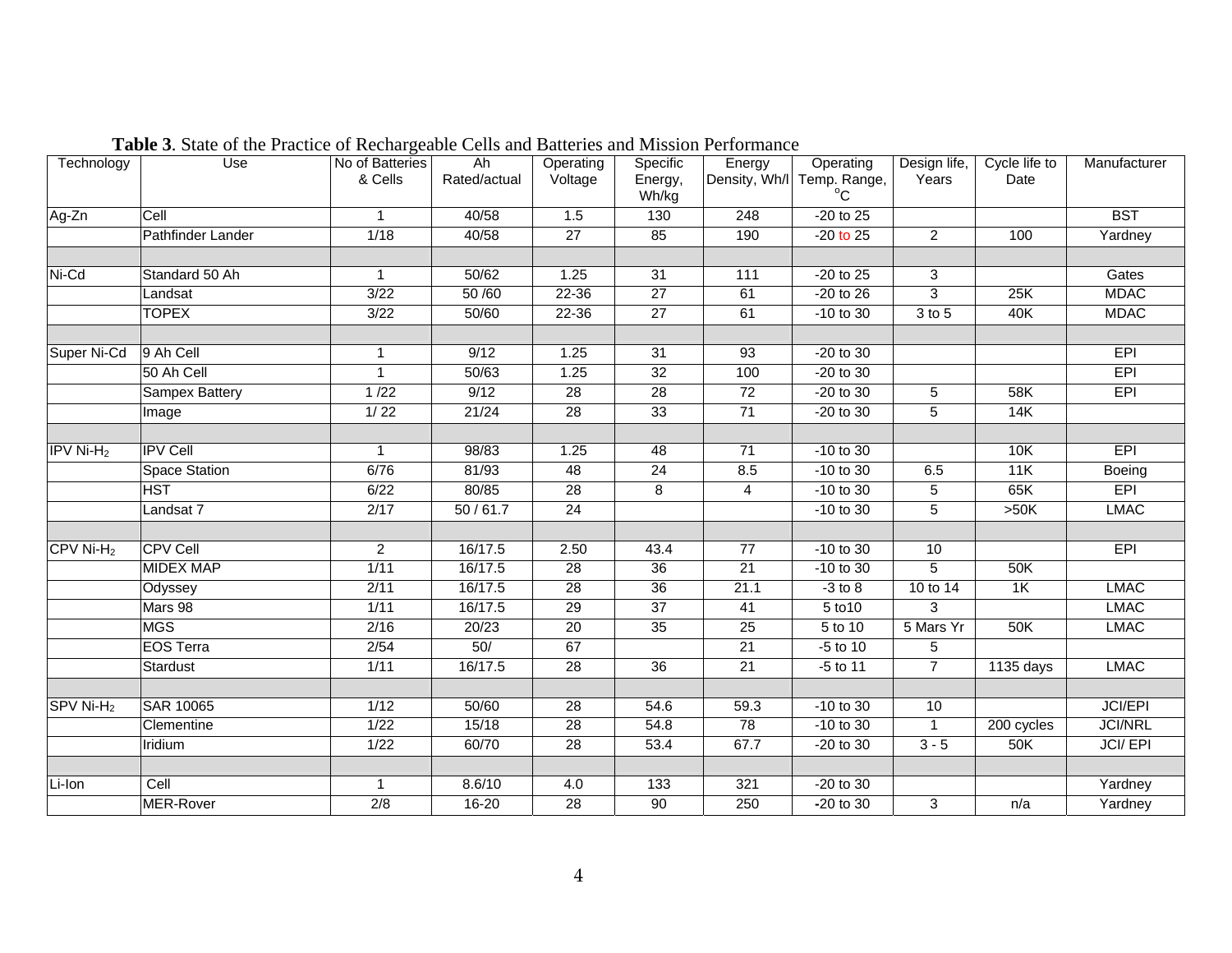Ni-Cd Batteries: Ni-Cd batteries were the workhorses for space missions from the 1960s through the early 1990's. Explorer 6 (launched in 1959) was the first spacecraft that used a Ni-Cd battery and was followed closely by the first of a series of successful long-term weather satellites (TIROS). From that time on, Ni-Cd cells and batteries became a dominant source of energy storage for NASA spacecraft. The NASA "Standard Battery," containing NASA "Standard Cells" (developed in the 1970s), was used successfully in many low-Earth orbital (LEO) missions (LANDSAT, TOPEX), geo-synchronous Earth orbital (GEO) missions, and early Mars orbital missions (MO, Magellan). Some of the important characteristics of SOP Ni-Cd batteries are given in Table 2.3-1. Space quality Ni-Cd cells are significantly different from commercial Ni-Cd cells in design aspects, such as: electrochemical design, electrode construction, separator system, and types of seals. Space Ni-Cd batteries are available in two versions: a) NASA standard Ni-Cd and b) super Ni-Cd. Ni-Cd batteries have demonstrated very long cycle life capability and reliability. These batteries have the capability to provide > 30,000 LEO cycles at 20-30% depth of discharge (DOD), and more than 1000 GEO cycles at 50% depth of discharge and higher. The major limitations regarding these batteries are that they are heavy, bulky (low specific energy and energy density), have limited operating temperature range, and exhibit a memory effect.

Ni-H<sub>2</sub> batteries: Since their first use on NTS-2 spacecraft in 1977, Ni-H<sub>2</sub> batteries have been used in various Earth and planetary orbital space missions (Leo and GEO). Initially, these batteries were used primarily on commercial GEO synchronous communication satellites. They were first used by NASA for the Hubble Space Telescope (HST) in 1990. These batteries are also in use on the International Space Station. Ni- $H_2$  batteries have also been used in space science missions, such as Mars Global Surveyor, Mars Odyssey, Stardust and Genesis. There are three versions of  $Ni-H<sub>2</sub>$  cells presently in use: a) Individual Pressure Vessel (IPV), containing one cell per pressure vessel, b) Common Pressure vessel (CPV), possessing two cells per pressure vessel, and c) Single Pressure Vessel (SPV), with 22 cells per pressure vessel ( comprising a full battery in one pressure vessel). Ni-H<sub>2</sub> batteries have demonstrated superior cycle life performance  $(>50,000)$ cycles at 30-40% DOD) and calendar life (>15 years of GEO operational life) compared to Ni-Cd batteries. Another important advantage of these batteries is that they do not have the memory effect that was experienced with Ni-Cds.

Li-Ion Batteries: The Li-Ion battery is a relative newcomer to aerospace applications. Li-Ion batteries offer significant mass and volume advantages (three- to four-fold) compared to SOP Ni-Cd and Ni-H<sub>2</sub> batteries. Small capacity  $(<1$  Ah) commercial Li-Ion batteries were employed in the space shuttle to power camcorders and other tools used by the astronauts. Batteries made with commercial small capacity cells have also been used on STRV-1d and PROBA missions. Li-Ion batteries made from small commercial cells were also used on the Mars Express spacecraft and the Beagle-2. Recently, JPL successfully implemented Li-Ion technology for the MER Mars surface missions in collaboration with NASA-GRC and AFRL. This battery technology played an enabling role on the MER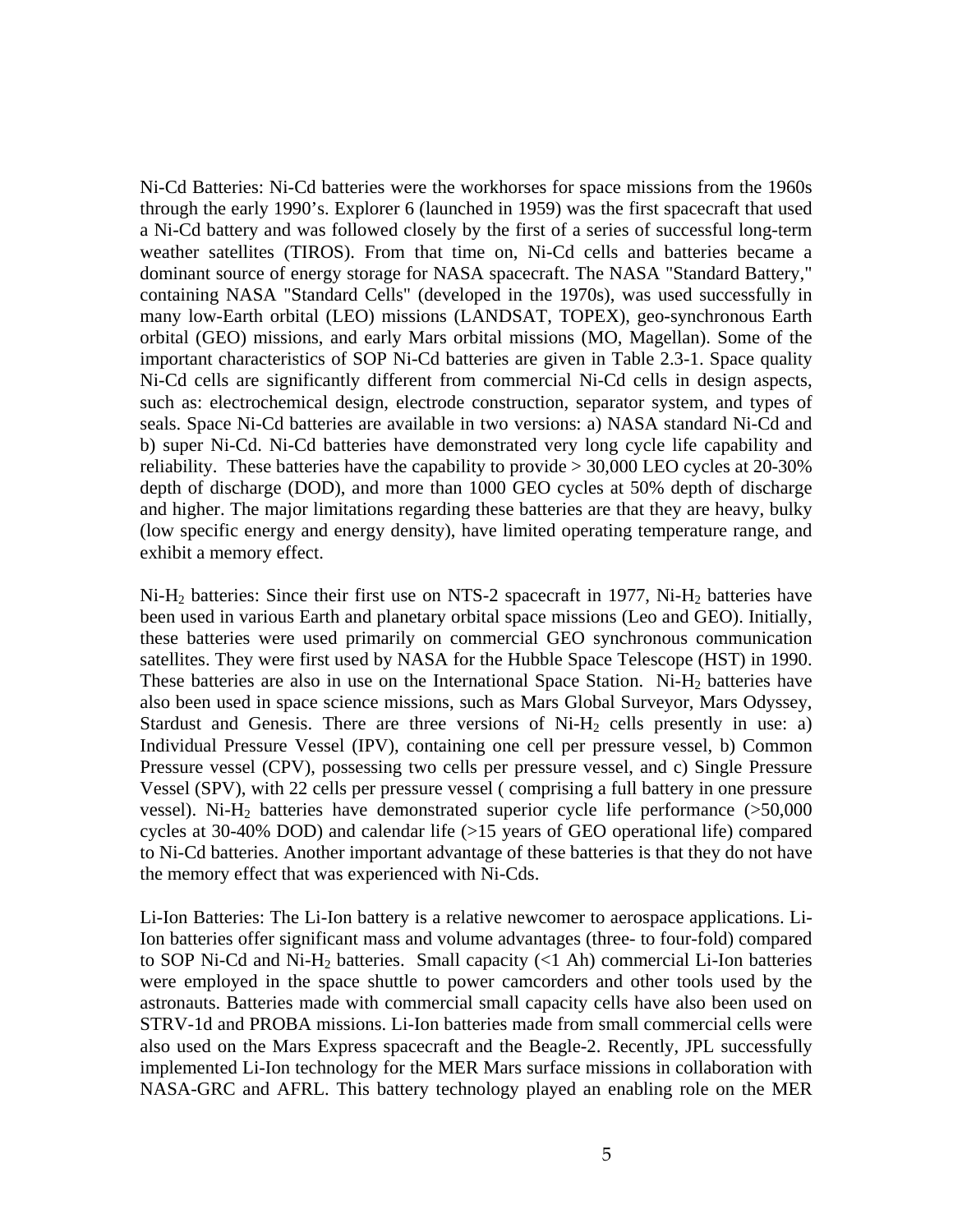mission which was highly mass and volume constrained. However, the limitations of SOP Li-Ion batteries are limited cycle life and safety under inadvertent abuse conditions. Nevertheless, the Li-Ion system has potential for further improvement in these characteristics.

# **Capacitors**

**Capacitors** are typically used on spacecraft as filtering elements for power management and distribution. However, on two occasions, capacitors have been used to store energy and supply short pulses of high power (Galileo and Cassini). The most important advantage of capacitors is the capability to supply high current pulses repeatedly for hundreds of thousands of cycles. The recent development of super-capacitors increases the range of options for utilizing capacitors in spacecraft by increasing specific energy at a sacrifice in pulse power. Nevertheless, we have not identified any unique Space Science needs for further development of capacitors.

### **Fuel Cells**

Fuel cells are particularly attractive for human space missions (such as for crew exploration vehicles, reusable launch vehicles or human lunar precursor missions that require multi-kilowatts of power for extended periods of up to 10 days. Conventional batteries are not suitable for such applications, due to much lower specific energy and scalability issues.

Several types of fuel cells have been under development for a number of commercial and military applications. These are listed below with their typical operating temperatures: a) Proton Exchange Membrane, 80°C, b) Alkaline, 175°C, c) Phosphoric Acid, 175°C, d) Molten Carbonate,  $650^{\circ}$ C, e) Solid Oxide, 900-1000 $^{\circ}$ C, f) Direct Methanol Fuel Cells  $80^{\circ}$ C, and g) Regenerative Fuel Cells  $80-175^{\circ}$  C

Historically, PEM fuel cells were developed by General Electric and were the first fuel cells to be deployed in several of the Gemini missions starting in 1962 (Figure 1). However, because of the low power density and relative low efficiency of the early PEM fuel cells, they were replaced with the alkaline fuel cells developed by United Technology Co (UTC) in the Apollo and Space Shuttle Programs. Since 1982, these AFC's have performed very well in meeting the power needs for the Shuttle. The major draw back of these alkaline fuel cells is their limited operational life capability. However, there have been no major improvements in performance of the AFC since that time.